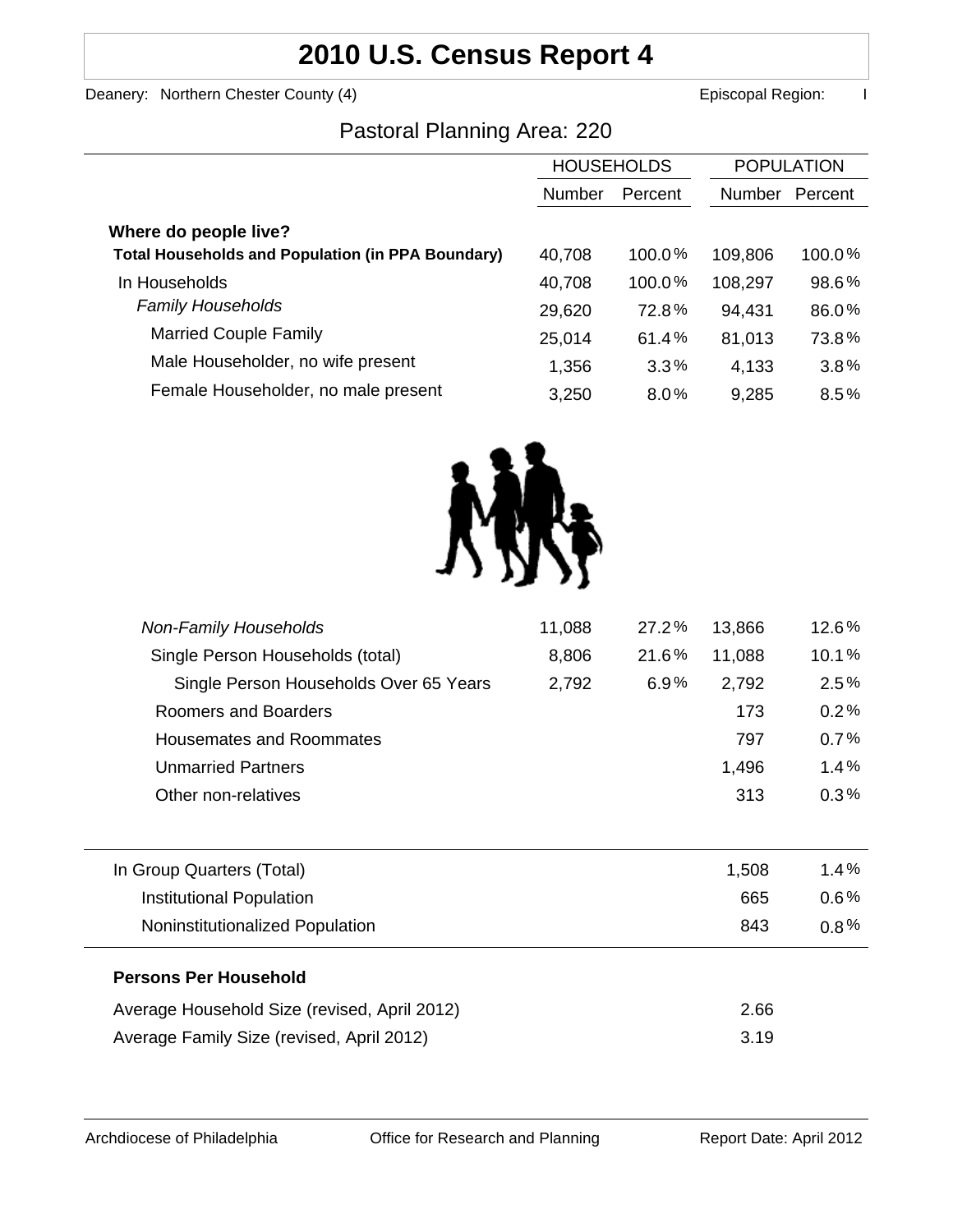# **2010 U.S. Census Report 4**

Deanery: Northern Chester County (4) **Example 2** Episcopal Region: I

l,

Pastoral Planning Area: 220

|                                                   | <b>POPULATION</b> |         |
|---------------------------------------------------|-------------------|---------|
| <b>CHILDREN - UNDER AGE 18</b>                    | <b>Number</b>     | Percent |
| Total Children - Under Age 18 (in PPA Boundary)   | 28,712            | 100.0%  |
| In Households                                     | 28,450            | 99.1%   |
| Householder or spouse is under 18                 | 3                 | $0.0\%$ |
| With Related:                                     |                   |         |
| Married-Couple Family                             | 23,306            | 81.9%   |
| Male Householder, No Wife Present                 | 1,092             | 3.8%    |
| Female Householder, No Husband Present            | 2,776             | 9.7%    |
| <b>Other Related Householder</b>                  | 176               | 3.1%    |
| <b>With Non-Relatives</b>                         | 217               | 0.8%    |
| <b>Grandparent Householder</b>                    | 880               | 3.1%    |
| In Group Quarters                                 | 263               | 0.9%    |
| Institutionalized population                      | 121               | 0.4%    |
| Noninstitutionalized population                   | 141               | 0.5%    |
| <b>ADULTS - AGE 65 AND OLDER</b>                  |                   |         |
| Total Adults - Age 65 and Older (in PPA Boundary) | 11,797            | 100.0%  |
| In Households                                     | 11,292            | 95.7%   |
| Family Households:                                | 8,207             | 69.6%   |
| Is Householder or Spouse                          | 7,129             | 60.4%   |
| With Other Relative Householder                   | 111               | 0.9%    |
| With Non-Related Householder                      | 37                | 0.3%    |
| is Parent                                         | 574               | 4.9%    |
| is Parent-in-Law                                  | 355               | 3.0%    |
| In Non-family Households:                         | 3,085             | 26.2%   |
| Male Living Alone                                 | 738               | $6.3\%$ |
| Male not Living Alone                             | 75                | $0.6\%$ |
| Female Living Alone                               | 2,054             | 17.4%   |
| Female not Living Alone                           | 85                | 0.7%    |
| Other                                             | 133               | 1.1%    |
| In Group Quarters                                 | 505               | 4.3%    |
| Institutionalized population                      | 443               | 3.8%    |
| Noninstitutionalized population                   | 63                | 0.5%    |
| Housing Units in the Pastoral Planning Area       |                   |         |
| <b>Total Housing Units</b>                        | 42,720            | 100.0%  |
| Occupied                                          | 40,708            | 95.3%   |
| Owner-Occupied                                    | 31,893            | 74.7%   |
| Renter-Occupied                                   | 8,815             | 20.6%   |
| Vacant                                            | 2,012             | 4.7%    |

Archdiocese of Philadelphia **Office for Research and Planning** Report Date: March 2012